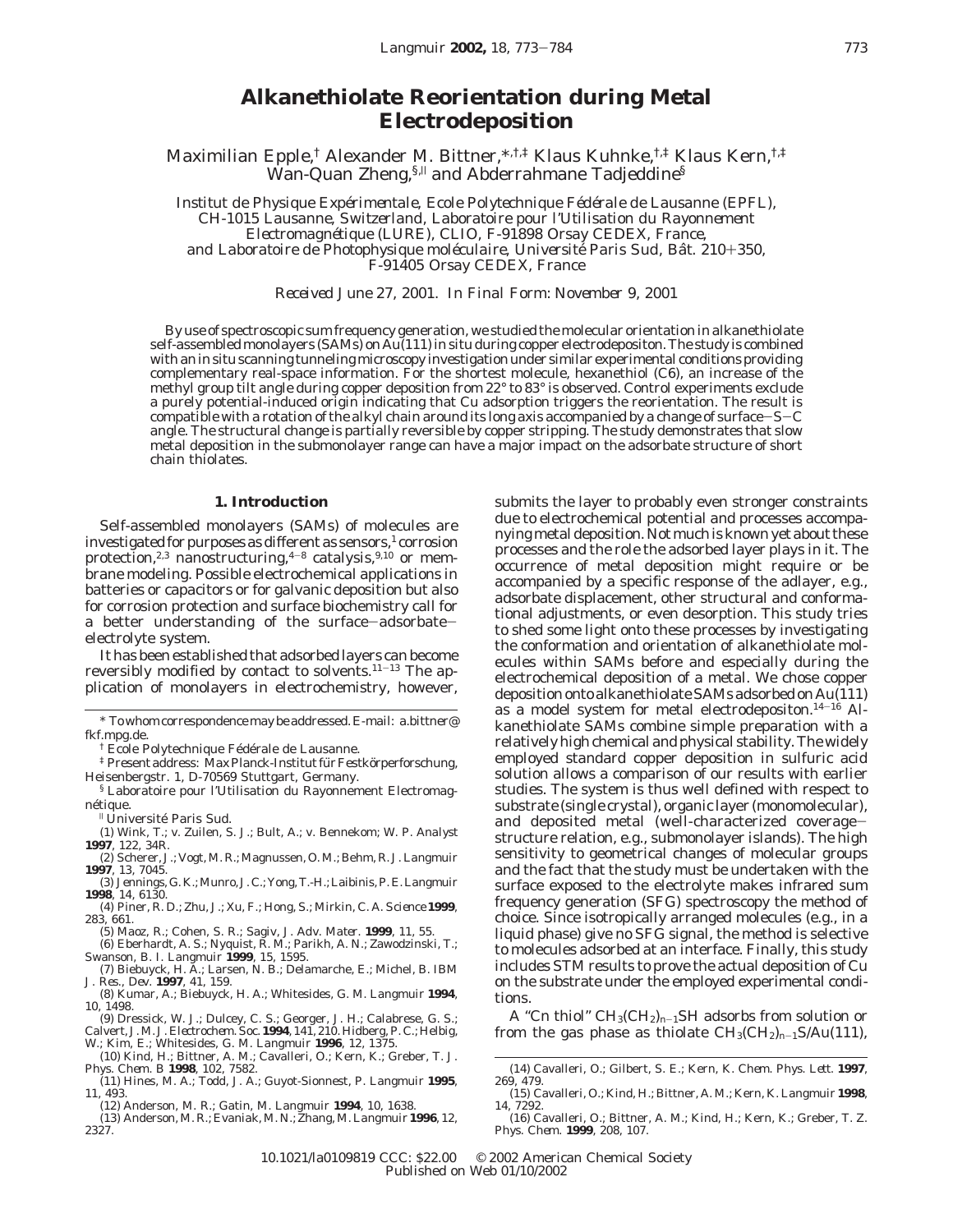

**Figure 1.** Angles defining the molecular and the methyl group orientation for a thiolate at a surface. Three angles define the orientation of the molecule in all-trans conformation: tilt or cant ( $\alpha$ ), the twist ( $\beta$ ), and the azimuth ( $\phi$ ). The methyl group orientation is defined by tilt (*θ*), twist (*τ*), and azimuth (*φ*). The coordinates *x*′′, *y*′′, *z*′′ represent the surface coordinate system.

referred to as a "C*<sup>n</sup>* SAM", creating a strong S-Au bond and lifting the Au(111) reconstruction. The sulfur atom is usually thought to be located in 3-fold hollow sites  $\rm{Au_{3}.^{17-19}However, this \, has \, recently \, been \, questioned. ^{20-22}$ For our purposes, we do not need exact information on the adsorption site but it is important to keep in mind the adsorption strength and a non-negligible mobility of the sulfur moiety on the gold surface. This mobility is responsible for the formation of a well-ordered SAM and thus also for the formation of sulfur arrangements that differ from the usual  $(\sqrt{3} \times \sqrt{3})R30^\circ$  lattice, such as the so-called striped structures, mainly observed for small *n* or low coverages.23

The surface-S-C angle is believed to be close to the tetrahedral angle 110°. Theoretical studies, however, suggest the possibility of the presence of both 110° and  $180^{\circ}$  angles.<sup>19,24</sup> The molecular backbone Cn is in the alltrans conformation, hence a C-C-C plane can be defined, and the molecule may be visualized as a rod. The orientation of the molecule (Figure 1) is described by three angles: The tilt or cant  $\alpha$  between the molecular axis (or rod) and the surface normal, the azimuth *φ* (angle with respect to a given surface crystallographic orientation), and the twist  $\beta$  of the C-C-C plane around the rod's axis. Generalizing the experimental findings for adsorption from thiol solutions, we can say that in the long-chain regime ( $n > 14$ ) sulfur arranges mostly in a ( $\sqrt{3} \times \sqrt{3}$ )regime ( $n > 14$ ) sulfur arranges mostly in a ( $\sqrt{3} \times \sqrt{3}$ )-<br>R30° lattice,<sup>23,25-30</sup> often arranged in a c( $4 \times 2$ ) superstructure. This results in a coverage of 1/3 with respect to the Au(111)-(1  $\times$  1) lattice to which we refer throughout

- (19) Sellers, H.; Ulman, A.; Shnidman, Y.; Eilers, J. E. *J. Am. Chem. Soc.* **1993**, *115,* 9389.
- (20) Yeganeh, M. S.; Dougal, S. M.; Polizzotti, R. S.; Rabinowitz, P. *Phys. Rev. Lett.* **1995**, *74,* 1811.
- (21) Kluth, G. J.; Carrano, C.; Marboudian, R. *Phys. Rev. B* **1999**, *59*, R10449.
- (22) Fenter, P.; Schreiber, F.; Berman, L.; Scoles, G.; Eisenberger, P.; Bedzyk, M. *Surf. Sci.* **1998**, *412/413*, 213.
	-
- (23) Schreiber, F. *Prog. Surf. Sci.* **2000**, *65,* 151. (24) Li, T.-W.; Chao, I.; Tao, Y.-T. *J. Phys. Chem. B* **1998**, *102,* 2935. (25) Dubois, L. H.; Nuzzo, R. G. *Annu. Rev. Phys. Chem.* **1992**, *43,* 437.
- (26) Cavalleri, O.; Hirstein, A.; Bucher, J.-P.; Kern, K. *Thin Solid Films* **1996**, *284/285*, 392.
- (27) Camillone, N.; Eisenberger, P.; Leung, T. Y. B.; Schwartz, P.; Scoles, G.; Poirier, G. E.; Tarlov, M. J. *J. Chem. Phys.* **1994**, *101,* 11031.
- (28) Gerlach, R.; Polanski, G.; Rubahn, H.-G. *Appl. Phys. A* **1997**, *65*, 375.
- (29) Fenter, P.; Eberhardt, A.; Liang, K. S.; Eisenberger, P. *J. Chem.*
- *Phys.* **1997**, *106*, 1600. (30) Poirier, G. E. *Chem. Rev.* **1997**, *97*, 1117.

this work. The S-S distance is too large to allow a stable packing of vertical methylene chains on gold, hence the tilt  $\alpha$  is ≈30°,<sup>25,29,31-33</sup> which results in a maximized van der Waals interaction between the methylene chains. The chain-chain distance is now close to the alkane bulk chain—chain distance is now close to the alkane bulk<br>value,<sup>29,34</sup> and the structure is reminiscent of that of bulk alkanes.<sup>34,35</sup> The tilt  $\alpha$  is directed toward the S-S nextnearest neighbor, i.e., in the [110] direction of the densely packed gold rows; this direction (angle *φ*) varies slightly with  $n^{29}$  The twist angle  $\beta$  determined from infrared spectra is ≈50°.<sup>25,31-33</sup> Experimental<sup>32</sup> and theoretical evidence<sup>24,36</sup> as well as the alkane bulk structure suggest an alternative model where a chain and its neighbor exhibit angles of  $+45^{\circ}$  and  $-45^{\circ}$  , respectively.

For alkanethiols the contact with solvents or electrolytes does not cause drastic changes of the structure; in fact, aqueous solutions result in a barely measurable broadening of some spectral features while STM images show no changes. More important are changes brought about by the electrochemical potential; Hines et al.<sup>11</sup> showed that SFG spectra in diluted HClO<sub>4</sub> remain unchanged only from  $-200$  to  $1100 \mathrm{~mV_{CuCu^{2+}}.}^{37}$  Below  $-200 \mathrm{~mV}$  thiolate<br>lavers become damaged, and they can desorb reductively layers become damaged, and they can desorb reductively at very negative potentials in basic electrolytes,<sup>38</sup> while above 1100 mV they are oxidatively damaged.39 Such changes are irreversible and correspond to "strong activation" according to Cavalleri et al.16 In contrast, we present here orientational changes at potentials where electrodeposition can be finely tuned and potential induced damage does not yet occur.

#### **2. Experimental Section**

**2.1. Sample Preparation.** Gold single crystals were cleaned in oxidizing acidic solution (Nochromix (Thomas Scientific) in concentrated  $H_2SO_4$ ) and flame annealed. For the self-assembly, the gold samples (and a gold wire that connects the sample electrically) were transferred into 10 *µ*M up to 1 mM ethanolic solutions of alkanethiols (Fluka),  $CH_3(CH_2)_{n-1}SH$ , with  $n = 6$ , 12, and 18. The temperature was held at  $\approx$ 320 K for 1 or 2 days, thereafter at 300 K for some hours up to several weeks. Directly before an experiment, a sample was emersed, rinsed with ethanol, and mounted. It was brought in contact with the electrolyte, 50 mM H<sub>2</sub>SO<sub>4</sub> (p.a., Fluka)  $\overline{+}$  0 or 1 mM CuSO<sub>4</sub> (p.a., Fluka) in water (Millipore). In the copper-containing solution the reference electrode was a copper wire, etched in HNO<sub>3</sub> and rinsed with water shortly before use. In the copper-free solution the reference was a Pd wire at which hydrogen had been evolved for at least 30 min.40 For consistency we quote all potentials against the Cu/Cu<sup>2+</sup> (1 mM) potential (0 mV reads  $+250$  mV on the standard hydrogen scale). We employed an EG&G PAR 400 potentiostat. When not mentioned explicitly, +400 mV was applied for at least 1 h before SFG or STM experiments were started.

The electrochemical cell for the optical setup (Figure 2) is made of poly(chlorotrifluoroethylene) (PCTFE) with a platinum or gold counter electrode. While during electrochemical preparation the

(31) Laibinis, P. E.; Whitesides, G. M.; Allara, D. L.; Tao, Y.-T.; Parikh, A. N.; Nuzzo, R. G. *J. Am. Chem. Soc.* **1991**, *113*, 7152.

- (32) Terrill, R. H.; Tanzer, T. A.; Bohn, P. W. *Langmuir* **1998**, *14*, 845.
- (33) Thome, J.; Himmelhaus, M.; Zharnikov, M.; Grunze, M. *Langmuir* **1998**, *14***,** 7435.
- (34) Ewen, B.; Strobl, G. R.; Richter, D. *Faraday Discuss. Chem. Soc.* **1980**, *69,* 19.
	- (35) Snyder, R. G. *J. Chem. Phys.* **1979**, *71***,** 3229.
	- (36) Mar, W.; Klein, M. L. *Langmuir* **1994**, *10*, 188.
- (37) For better comparison, we quote all potentials with respect to a hypothetical Cu/Cu<sup>2+</sup> (1 mM) reference (=0 mV<sub>Cu</sub>, =250 mV vs SHE).
- a hypothetical Cu/Cu<sup>2+</sup> (1 mM) reference (=0 mV<sub>Cu</sub>, =250 mV vs SHE).<br>(38) Walczak, M. M.; Chung, C.; Stole, S. M.; Widrig, C. A.; Porter,<br>M. D. *J. Am. Chem. Soc.* **1991**, *113*, 2370.
- (39) Gilbert, S. E.; Cavalleri, O.; Kern, K. *J. Phys. Chem.* **1996**, *100*, 12123.
- (40) Testing the obtained Pd/H electrode showed an offset of  $\pm 100$ mV and in some experiments also a drift of ca.  $-40$  mV/h. For this we corrected the potentials given in this paper.

<sup>(17)</sup> Bhatia, R.; Garrison, B. J. *Langmuir* **1997**, *13*, 4038.

<sup>(18)</sup> Bhatia, R.; Garrison, B. J. *Langmuir* **1997**, *13*, 765.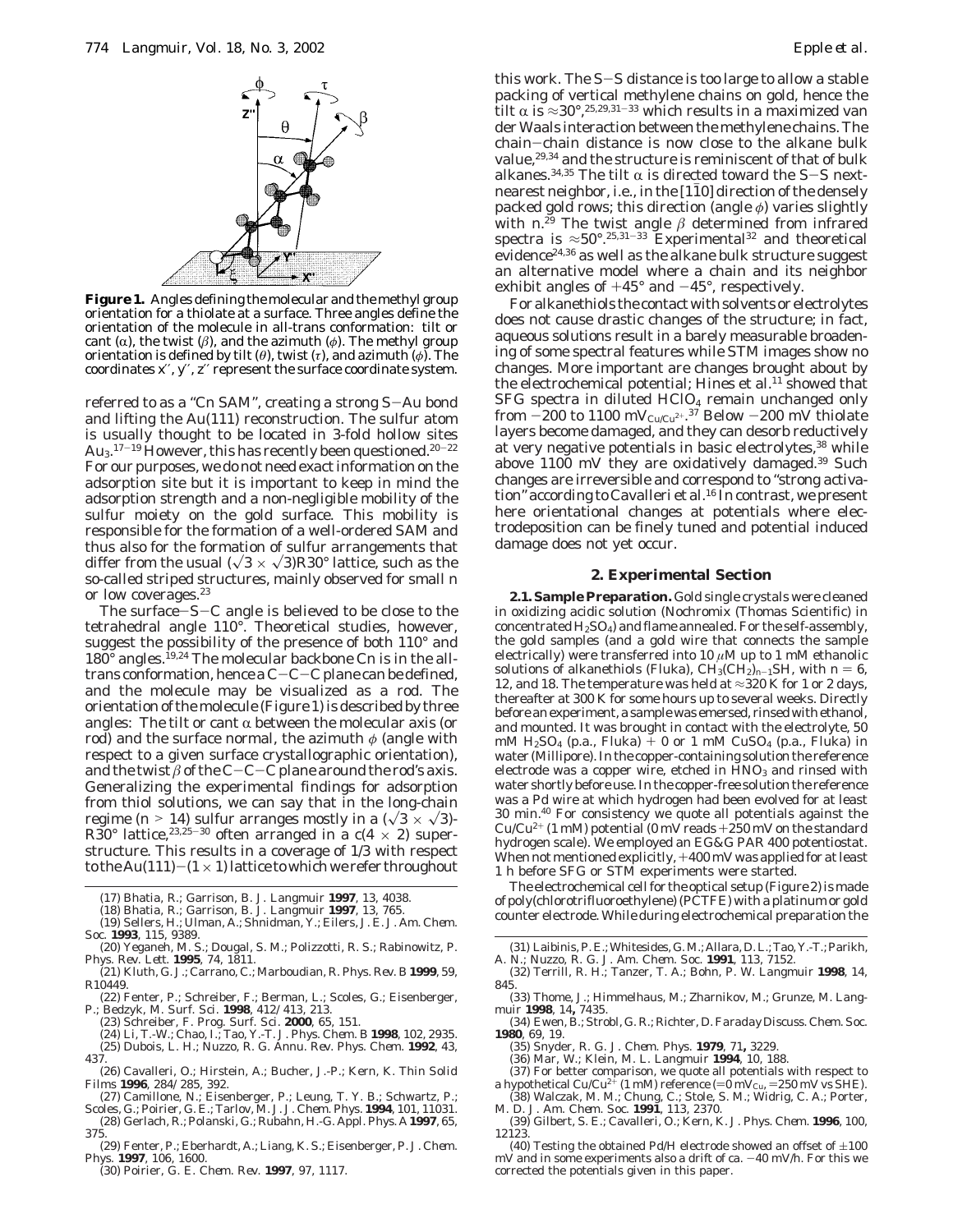

**Figure 2.** Schematic drawing of the experimental setup: BP, improvement of beam quality (see text); bs15, beam splitter 15%; SHG/THG, frequency doubling and tripling with KD\*P crystals; LBO, LiB<sub>3</sub>O<sub>5</sub> crystal; d, dielectric mirror; a, achromatic lens; g, grating 1200 lines/mm; s, slit 50 *µ*m width; f, filter blocking the pump beam; AGS,  $AgGaS_2$  crystal; bs3, beam splitter 3%; E, energy meter monitoring infrared pulse energy; DM, double monochromator; PMT, photomultiplier tube.

surface must be covered by a thick electrolyte layer, for the SFG measurements an equilateral  $CaF_2$  prism is lightly pressed against the horizontally mounted sample surface in order to minimize infrared absorption in the electrolyte. The prism is mounted in a freely rotating gimbal mount (two rotational degrees of freedom). When the prism is lowered onto the sample, the mount allows the prism surface to adjust parallel to the sample surface while avoiding sample scratches that would occur if the prism was able to slide. The amount of electrolyte between surface and prism is determined by the macroscopic roughness of the sample and the prism face.

**2.2. Measurements on C6 and C18 SAMs.** In the C6 and C18 SAM experiments performed at EPFL, a two-stage optical parametric device similar to that used in refs 41 and 42 was used. As shown in Figure 2, the system is driven by an active passive mode locked Nd:YAG laser (Continuum PY-20) with an amplifier which generates single pulses at a fundamental wavelength of 1.064 *µ*m and a repetition rate of 20 Hz. The duration of the pulses is 35 ps, and the energy is around 40 mJ. The beam is frequency doubled and tripled in potassium dideuterium phosphate ( $KD^*P$ ,  $KD_2PO_4$ ) crystals. To obtain a spatially smooth intensity distribution in the third harmonic beam, it is necessary to improve the spatial quality of the fundamental beam. This is done by blocking the outer part of the beam with a 4 mm aperture before reducing the beam diameter with a telescope by a factor of 2 and letting the beam propagate for 8 m. The frequency-tripled pulses of 5 mJ energy at 355 nm pump the first stage of the optical parametric device, an optical parametric generation and amplification (OPG/OPA) unit, which consists of two lithium triborate (LBO,  $LiB<sub>3</sub>O<sub>5</sub>$ ) crystals. The spectral bandwidth is set to  $12 \text{ cm}^{-1}$  by a monochromator built between the two LBO crystals. The generated wavelength is tuned from 0.4 to 2.0 *µ*m by rotating the crystals and the monochromator grating.

These pulses seed the second stage, an angle-tuned optical parametric amplifier (OPA) consisting of two silver gallium thiolate  $(AgGaS_2)$  crystals that are pumped by 3 mJ pulses split off the fundamental of the laser (see Figure 2). From this stage pulses tunable from 1100 to 4600  $cm^{-1}$  (idler component) are obtained. In the range between 2750 and  $3100 \text{ cm}^{-1}$  the available energy per pulse after a long pass filter is about 100 *µ*J (spectral width  $12 \text{ cm}^{-1}$ ). Operating the system almost daily during more than 1 year at this energy did not result in any visible crystal degradation such as surface blackening that is often reported for similar systems. However, the reduced output power resulted in prolonged measuring times for SFG spectra.

A part of the doubled fundamental Nd:YAG beam is used as a visible up-conversion pulse  $(\lambda = 532 \text{ nm})$  to generate the SFG signal at the sample. The visible (vis) beam is parallel and p-polarized with an energy density on the sample of about 5 mJ/cm2 over a beam diameter of about 3 mm. It passes through a 532 nm band-pass "laser line" filter suppressing any background at the sum frequency. It impinges at an angle of 62° with respect to the sample surface onto an equilateral prism pressed with one side onto the sample. The incidence angle on the sample covered with a thin layer of electrolyte (refractive index of water *n*=1.34) is thus at 70° with respect to the surface normal. The polarization of the infrared beam is linear as defined by the parametric generation process and selected to be p-polarized on the sample. It is slightly focused to a beam diameter of about 1 mm on the surface (typical energy density 10mJ/cm2). The incidence angle in the electrolyte with respect to the surface normal is 56°. The two beams are incident in the same plane, and for the spectra presented in this paper both are p-polarized. The emitted p-polarized SF signal passes through a 532 nm notch filter and a high pass filter reducing stray light before it passes into a double monochromator. The photomultiplier pulses are measured with a gated charge integrator (Camac, LeCroy ADC 2249 SG). We limited the power density of the incident beams on the surface so that roughly 10 SFG photons per pulse from the gold substrate are measured. Under these conditions no beam-induced degradation of the thiolate layer was observed.

As the shot-to-shot intensity variations are larger for the tunable infrared beam (typically 16% root mean square) than for the visible beam (7% root mean square), a simple but effective noise reduction was achieved by rejecting all pulses from signal averaging in which the infrared energy was below a certain threshold (typically 50% of the average shot energy). In addition the SFG signal for each laser shot was normalized to the intensity of a monitor beam split off (3%) the infrared beam.

In situ SFG spectra of CH3(CH2)*<sup>n</sup>*-1S/Au(111) were taken after the sample had been immersed in electrolyte and held at a defined potential. For potentials above 200 mV (no copper deposition), the minimal holding time was 15 min; for all other potentials the minimal time was 1 h. These times were chosen on the basis of typical copper deposition rates observed by scanning tunneling microscopy (STM).<sup>14,16,39</sup> After this holding time, the  $\overline{\text{CaF}_2}$  prism was lowered onto the surface, reducing the current and the amount of electrolyte available above the surface but keeping potential control. Recording SFG spectra took typically 2 h per potential before the prism was lifted again and the potential was changed. The potentials were chosen similar to those employed in our earlier STM studies.<sup>14-16,39</sup> The spectra are averaged over several separate measurements covering 2-10 h acquisition time.

**2.3. Evaluation of the SFG Data.** The electrolyte film between the surface and prism due to their macroscopic surface roughness can lead to absorption of the infrared beam. This fact is illustrated by the continuous signal decrease with increasing wavenumbers in the C18 SAM spectrum in Figure 3. The corresponding water absorption line is centered around 3400 cm-1. The spectrum is dominated by the nonresonant SFG signal from the gold substrate surface on which the thiolate resonances appear as inverted peaks. In the measured spectral range the signal from gold is essentially independent of frequency if measured in air. To present spectra in which the thiolate resonances are clearly discernible, the spectra were fitted by the corresponding part of the infrared absorption curve of water and then divided by the fitted curve. It was found that fitting simply with a slowly varying polynomial (usually of order 5) is more efficient and gives a similar result. Except for Figure 3, only these normalized spectra are presented in this paper. We made sure that the procedure preserves the SFG vibrational resonances while the signal attenuation due to the infrared absorption of water is removed. As the fitting procedure provides a mean intensity of the normalized spectrum of 1, strong inverted peaks can create broad positive peaks in their wings. One has to be aware of such artifacts when evaluating the spectra.

**2.4. Measurements on C12 SAMs.** Experiments were also carried out at LURE-CLIO (Orsay) in order to confirm the results obtained with the OPG/OPA and to study the  $C_{12}$  SAM system. Here, an optical parametric oscillator (OPO) was employed. An active passive mode locked Nd:YAG laser delivers a train of pulses to a rotatable lithium niobate  $(LiNbO<sub>3</sub>)$  crystal that is placed in a near-infrared cavity (ca.  $4700-6800$  cm<sup>-1</sup>). The corresponding mid-infrared pulses of ca.  $4700-2600$  cm<sup>-1</sup>

<sup>(41)</sup> Krause, H.-J.; Daum, W. *Appl. Phys. Lett.* **1992**, *60*, 2180. (42) Himmelhaus, M. Ph.D. Thesis, University of Heidelberg (Germany), 1997.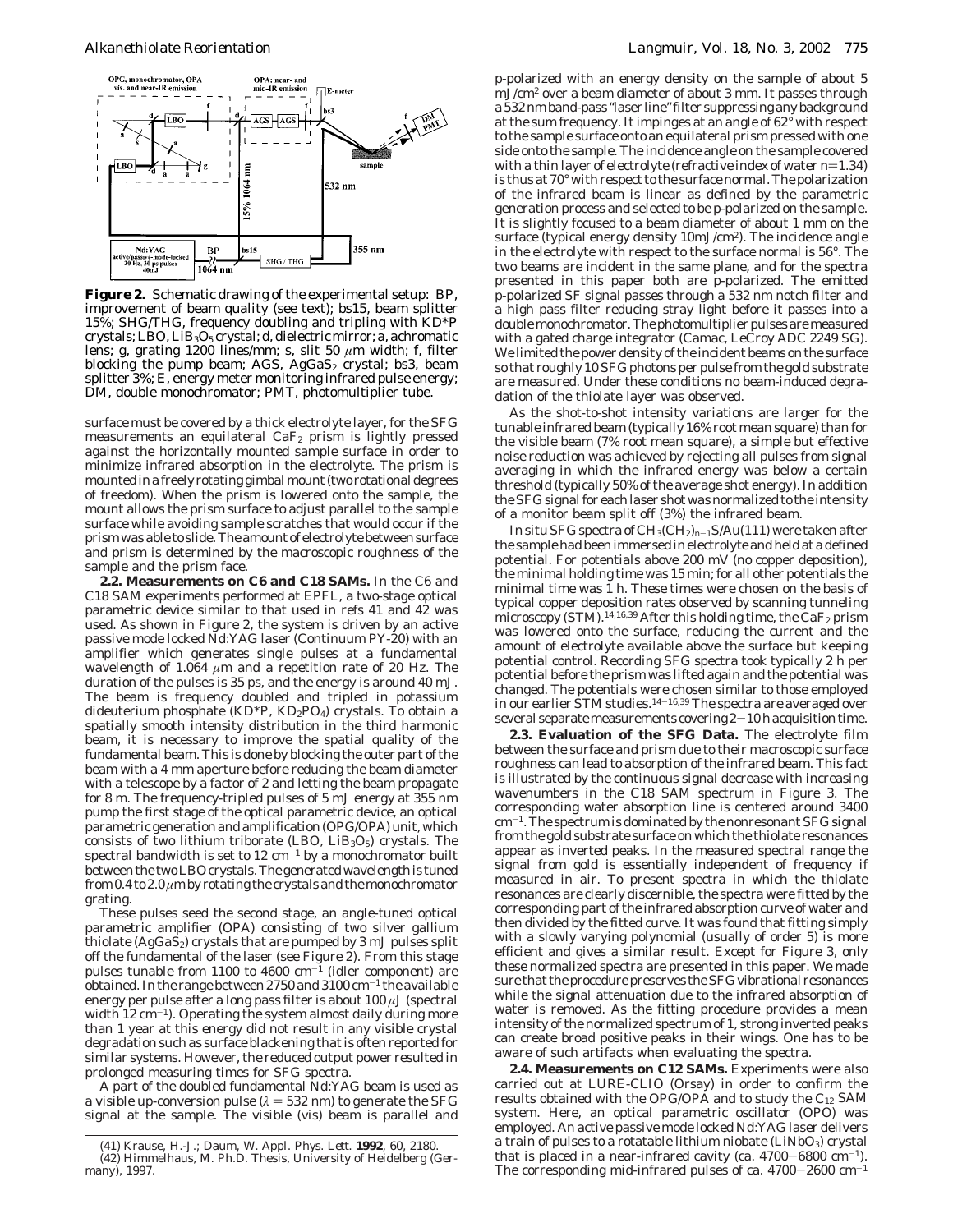



**Figure 3.** SFG spectrum of C18 SAM/Au(111) in situ in a copper solution at the open circuit potential  $(+400 \,\mathrm{mV} \,\mathrm{vs} \,\mathrm{Cu^{2+}/}$ Cu potential). The SFG signal is presented as it is recorded and represents an average over several measurements. The slope of the background is due to absorption in the aqueous solution. After normalization as described in the text the upper spectrum in Figure 4 is obtained.

have a duration of 11 ps and a width of 2  $\rm cm^{-1}.$  They are mixed on the sample with 10 ps long pulses of the doubled fundamental. Beam geometry and detection are similar to the OPG/OPA setup (EPFL). The SFG signal is normalized to a reference signal generated by mixing a part of the infrared *and* the visible beam in a ZnS plate. The electrochemical cell has a closed design with a vertically oriented sample surface. For more details see ref 43.

**2.5. Measurements by STM.** Samples were prepared by evaporation of  $120-150$  nm gold in a vacuum  $(10^{-5}$  mbar) on  $570$ K hot cleaved mica and then annealed for several hours at 600 K ( $2 \times 10^{-6}$  mbar). Large (111)-oriented terraces were obtained. In some cases, directly before starting the self-assembly, the gold films were additionally flame annealed at very dark red glow and cooled in air which, however, was found to reduce the defect (step) density only marginally. On finding this, we abandoned this part of the procedure. The self-assembly was carried out as for the SFG studies. STM measurements were performed as described in ref 39. The sample was mounted in a PCTFE cell equipped with a Pt counter electrode and a Pd/H reference. The STM tips were etched and polymer-coated Pt/Ir wires. STM images in this paper are shown as derivative: steps descending from left to right show up as black lines, ascending ones as white lines.

#### **3. Results**

**3.1. SFG. 3.1.1. Observed Resonances.** Figure 4 top shows a C18 SAM spectrum in copper/sulfuric acid solution at a potential at which no copper is deposited (+400 mV). The spectrum exhibits three peaks. Due to the interfer-



**Figure 4.** SFG spectra of C18 thiolate SAM/Au(111) in situ in a copper solution at different electrochemical potentials. All data are normalized to the gold substrate signal. The dots are the original data; the lines are smoothed data. The average value of all traces is 1; to represent the spectra in one graph, spectra have been shifted upward or downward for clarity.

ence<sup>11</sup> of the SFG resonant amplitude  $A_{res}$  with the more intense nonresonant amplitude from the substrate *A*nr (with  $A_{\text{nr}} \gg A_{\text{res}}$ ) of opposite phase, the resulting SFG<br>intensity  $(A_{\text{nr}} - A_{\text{res}})^2 \approx A_{\text{nr}}^2 - 2A_{\text{nr}}A_{\text{res}}$  is composed of a intensity  $(A_{\rm nr}-A_{\rm res})^2\approx A_{\rm nr}^2-2A_{\rm nr}A_{\rm res}$  is composed of a<br>wavelength-independent background  $A_{\rm nr}^2$  = constant and wavelength-independent background  $A_{\rm nr}^2$  = constant and<br>spectroscopic features  $-2A_{\rm nr}A_{\rm nr}$ , which are proportional spectroscopic features  $-2A<sub>nr</sub>A<sub>res</sub>$ , which are proportional to the resonant SFG amplitude (and not to its intensity!). The peak heights of C18 resonances in solution are similar to spectra taken in air if we normalize to the substrate signal. The three peaks pertain to the methyl group and are well-known from SFG studies of long chain alkanethiolates<sup>11,33,44-46</sup> in air (Table 1). Two peaks correspond to the symmetric C-H stretching mode that is split into two components  $(r_1^+ \text{ and } r_2^+ \text{ at } 2878 \text{ and } 2942 \text{ cm}^{-1},$ respectively) by Fermi resonance (FR) with the overtone of a C-H bending mode. The third peak  $(r^-)$  comprises two antisymmetric C-H stretches  $(2960 \,\mathrm{cm}^{-1})$ . The Fermi resonance of the symmetric stretch at lower energy has the highest amplitude (Table 2). In accordance with earlier studies, no strong methylene resonances are found. However, a small positive peak at  $2850 \,\mathrm{cm}^{-1}$  and a negative dip at 2900 cm-<sup>1</sup> might be due to the symmetric methylene stretching mode and a Fermi resonance of this mode, respectively. Infrared spectra of alkanethiolates are dominated by the symmetric and antisymmetric methylene stretching resonances at  $2850$  and  $2920$  cm<sup>-1</sup>,

<sup>(43)</sup> LeRille, A.; Tadjeddine, A.; Zhen, W. Q.; Peremans, A. *Chem. Phys. Lett.* **1997**, *271*, 95.

<sup>(44)</sup> Harris, A. L.; Chidsey, C. E. D.; Levinos, N. J.; Loiacono, D. N. *Chem. Phys. Lett.* **1987**, *141*, 350.

<sup>(45)</sup> Ong, T. H.; Davies, P. B.; Bain, C. D. *Langmuir* **1993**, *9*, 1836. (46) Lampert, A. Ph.D. Thesis, University of Heidelberg (Germany), 1997.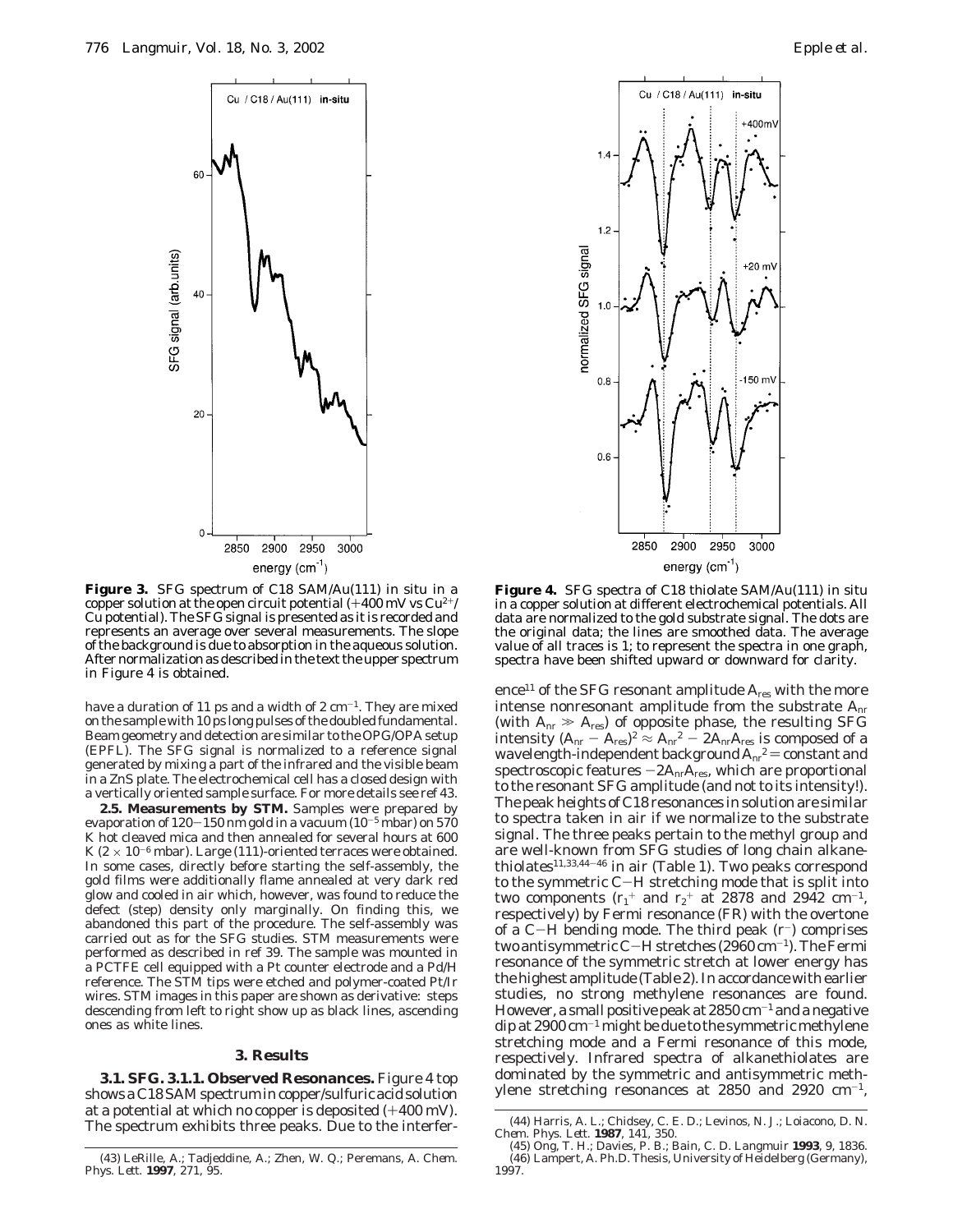**Table 1. Vibrational Frequencies of Alkanethiols in the C**-**H Stretching Region: Data from the Literature and Results from This Work at the Given Electrochemical Potential***<sup>a</sup>*

|                                                                                                                                                                                                                             | $\nu$ (CH <sub>2</sub> ), | $v_s$ (CH <sub>2</sub> ), | $v_s$ (CH <sub>3</sub> ),                    | $v_s$ (CH <sub>2</sub> ), | $v_{\rm a}$ (CH <sub>2</sub> ), | $v_a$ (CH <sub>2</sub> ), | $v_s$ (CH <sub>3</sub> ),                    | $v_a$ (CH <sub>3</sub> ), | $v_a$ (CH <sub>3</sub> ),                    |
|-----------------------------------------------------------------------------------------------------------------------------------------------------------------------------------------------------------------------------|---------------------------|---------------------------|----------------------------------------------|---------------------------|---------------------------------|---------------------------|----------------------------------------------|---------------------------|----------------------------------------------|
|                                                                                                                                                                                                                             | $d^+$                     | $d_h$ <sup>+</sup>        | $r^+$                                        | $\rm{d}_{\rm{FR}}$ +      | $d^-$                           | $d_{\rm FR}$              | $r_{FR}$ <sup>+</sup>                        | $r_b$ <sup>-</sup> (op)   | $r_a$ <sup>-</sup> (ip)                      |
| IR C <sub>12</sub> acid <sup>b</sup><br>Raman $C_{12}$ acid <sup>b</sup><br>$SFG C_{16}c$<br>SFG Cu/C <sub>18</sub> (400 mV) <sup>d</sup><br>$SFG C_6$ (350 mV) <sup>d</sup><br>SFG Cu/C <sub>6</sub> (600 mV) <sup>d</sup> | 2848<br>2845<br>(2852)    | 2854<br>2852<br>(2862)    | 2872<br>2871<br>2878<br>2874<br>2875<br>2871 | 2901 ??                   | 2917<br>2880 ??<br>(2918)       | 2925                      | 2938<br>2939<br>2939<br>2933<br>2931<br>2932 | 2954<br>2954<br>2954      | 2963<br>2965<br>2966<br>2968<br>2968<br>2965 |

*<sup>a</sup>* The peak positions are given in wavenumbers. *<sup>b</sup>* From Hill, I. R.; Levin, I. W. *J. Chem. Phys.* **1979**, *70*, 842. *<sup>c</sup>* From ref 33. *<sup>d</sup>* This work.

**Table 2. Evaluation of the SFG Resonances for Cu Deposition on C18/Au(111)***<sup>a</sup>*

|                   | $r_1$                  |                          |            | $r_2$ <sup>+</sup> (FR)       |                          |            |                        |                          |            |                             |  |
|-------------------|------------------------|--------------------------|------------|-------------------------------|--------------------------|------------|------------------------|--------------------------|------------|-----------------------------|--|
| potential<br>(mV) | pos<br>$\rm (cm^{-1})$ | width<br>$\rm (cm^{-1})$ | rel ampl   | <b>pos</b><br>$\rm (cm^{-1})$ | width<br>$\rm (cm^{-1})$ | rel ampl   | pos<br>$\rm (cm^{-1})$ | width<br>$\rm (cm^{-1})$ | rel ampl   | $A^{2}(r^{+})/A^{2}(r^{-})$ |  |
| 400               | 2874                   | 14                       | $32 \pm 3$ | 2933                          | 13                       | $22 \pm 3$ | 2968                   | 16                       | $24 \pm 3$ | $5\pm 2$                    |  |
| 20                | 2875                   | 17                       | $21 \pm 2$ | 2937                          | 15                       | $10 \pm 2$ | 2969                   | 23                       | $14 \pm 2$ | $5\pm 2$                    |  |
| $-150$            | 2878                   | 14                       | $31 \pm 2$ | 2938                          | 13                       | $15 \pm 2$ | 2967                   | 19                       | $21 \pm 2$ | $5\pm1$                     |  |

*<sup>a</sup>* The peak relative amplitude and its experimental error are given in percent of the gold substrate signal, and peak position and the peak widths (FWHM) are given in wavenumbers.

respectively.31,32,47-<sup>50</sup> We remark that due to the strong dispersion of the antisymmetric mode within the alkyl chain, the corresponding Raman frequencies are 2850 and 2880 cm<sup>-1</sup>, respectively.<sup>51-53</sup>

**3.1.2. C6 Thiolate SAM.** The in situ spectrum of a C6 SAM at a potential of 400 mV (Figure 5, top) exhibits the same methyl resonances as a C18 SAM. The peak intensities (Table 3) are typically a factor of 2 smaller than those for a C18 SAM, which can indicate a reduced orientational order of the C6 SAM methyl groups or a reduction of coverage to 50% with respect to C18 SAM (i.e., 16% with respect to the Au surface) in accordance with infrared and STM results for C4 SAMs.<sup>54,55</sup> We also find that the distribution of intensities between the lines split by Fermi resonances is different. The intensity ratio  $R_{FR} = (A_1/A_2)^2$  (where  $A_1$  and  $A_2$  are the amplitudes of the modes  $r_1$ <sup>+</sup> and  $r_2$ <sup>+</sup>, respectively) ranges from 1 (for C6 SAM, Table 3) to 4 (for C18 SAM, Table 2). Such change of *R*FR can occur if the chemical environment of the chemical group is different, which, however, we do not attempt to interpret here. The in situ spectrum of C6 SAM on gold does not change on a time scale of  $4-8$  h demonstrating the stability of the system. This is due to the protecting effect of the electrolyte. In fact, it is known that the thiolate stability in air decreases with chain length.56 Indeed, under ambient conditions we find that the amplitudes of the methyl stretching lines of C6 SAM decrease and completely disappear after about 2 h. This observation had also been previously reported by another group who exclude that only beam power or oxygen be the origin of the degradation while the exact mechanism could not yet be identified.57

(47) Stole, S. M.; Porter, M. D. *Langmuir* **1990**, *6*, 119.

- (48) Badia, A.; Cuccia, L.; Demers, L.; Morin, F.; Lennox, R. B. *J. Am. Chem. Soc.* **1997**, *119*, 2682.
- (49) Bensebaa, F.; Ellis, T. H. *Langmuir* **1998**, *14*, 2361.
- (50) Jennings, G. K.; Laibinis, P. E. *J. Am. Chem. Soc.* **1997**, *119*, 5208. (51) Wong, P. T. T.; Chagwedera, T. E.; Mantsch, H. H. *J. Chem.*
- *Phys.* **1987**, *87*, 4487. (52) Rabe, J. P.; Swalen, J.D.; Rabolt, J. F. *J. Chem. Phys.* **1987**, *83*,
- 1601. (53) Snyder, R. G.; Hsu, S. L.; Krimm, S. *Spectrochim. Acta* **1978**,
- *34A*, 395.
- (54) Truong, K. D.; Rowntree, P. A. *J. Phys. Chem.* **1996**, *100*, 19917. (55) Truong, K. D.; Rowntree, P. A. *Prog. Surf. Sci.* **1995**, *50*, 207. (56) Schoenfisch, M. H.; Pemberton, J. E. *J. Am. Chem. Soc.* **1998**, *120*, 4502.
- (57) Buck, M. Private communication.



**Figure 5.** SFG spectra of C6 thiolate SAM/Au(111) in situ in a copper solution at different electrochemical potentials. For the presentation see Figure 4. The series exhibits a change from type I spectrum ( $>100$  mV) to type II ( $<100$  mV)—see also text. The measurement at 400 mV shown at the bottom is obtained after stripping off a copper film of several monolayers that had been electrodeposited before.

For the C6 SAM spectra recorded as a function of electrochemical potential (Figure 5), we distinguish three regions of electrochemical potential: The first, >200 mV where no copper can be deposited; the second, between 200 mV and 0 mV, the underpotential deposition (UPD) region where less than 20% of a monolayer of copper can be grown on  $C_n > 6$ ; the third,  $\leq 0$  mV, overpotential deposition (OPD) conditions, where copper is continuously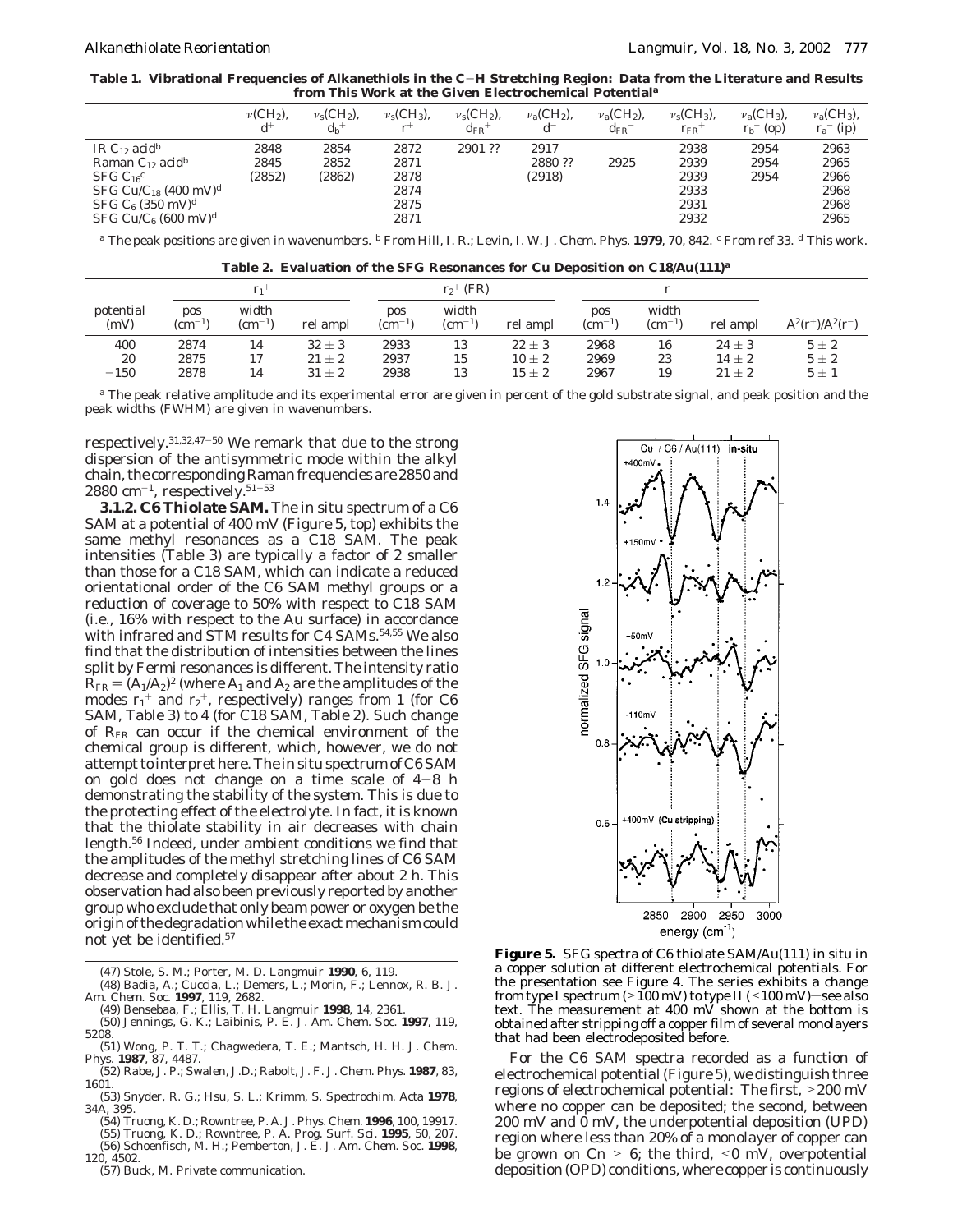**Table 3. Evaluation of the SFG Resonances for Cu Deposition on C6/Au(111)***<sup>a</sup>*

|                   | $r_1$                  |                          |          | $r_2$ <sup>+</sup> (FR)       |                          |            |                               |                          |            |                             |
|-------------------|------------------------|--------------------------|----------|-------------------------------|--------------------------|------------|-------------------------------|--------------------------|------------|-----------------------------|
| potential<br>(mV) | pos<br>$\rm (cm^{-1})$ | width<br>$\rm (cm^{-1})$ | rel ampl | <b>pos</b><br>$\rm (cm^{-1})$ | width<br>$\rm (cm^{-1})$ | rel ampl   | <b>pos</b><br>$\rm (cm^{-1})$ | width<br>$\rm (cm^{-1})$ | rel ampl   | $A^{2}(r^{+})/A^{2}(r^{-})$ |
| 400               | 2871                   | 17                       | $16\pm1$ | 2932                          | 18                       | $17 + 1$   | 2965                          | 23                       | $10 \pm 1$ | $11 + 2$                    |
| 150               | 2878                   | 16                       | $10\pm2$ | 2938                          | 15                       | $7\pm2$    | 2972                          | 26                       | $6\pm 2$   | $8\pm6$                     |
| 50                | 2884                   | 31                       | $5\pm 2$ |                               |                          | $2 \pm 2$  | 2972                          | 17                       | $9 \pm 2$  | $0.6 \pm 0.6$               |
| $-110$            | 2863                   | 23                       | $4+2$    | 2932                          | 13                       | $6 \pm 2$  | 2969                          | 17                       | $11 \pm 2$ | $0.8 \pm 0.6$               |
| $+400$            | 2874                   | 12                       | $13\pm2$ | 2937                          | 17                       | $10 \pm 2$ | 2971                          | 22                       | $12 \pm 2$ | $4 \pm 2$                   |

*<sup>a</sup>* The presentation is equivalent to that given in Table 2.

deposited, albeit with a small rate  $(2 \text{ layers/h})$  in the presence of thiolate.

Figure 5 shows that when the potential is decreased, the spectral features of C6 SAM exhibit a discontinuous change between  $+50$  and  $+150$  mV. At positive potentials where no copper is deposited, the FR-split symmetric stretching vibration exhibits the largest peak height. Such spectra in which the symmetric stretching vibration at ca. 2875  $cm^{-1}$  is the strongest (example, Figure 5,  $+400$ mV), we will term "type I" spectra. At low potentials we observe spectra in which the antisymmetric stretch at ca.  $2970 \text{ cm}^{-1}$  is strongest (example, Figure 5,  $-110 \text{ mV}$ ); these we will call "type II" spectra. During Cu deposition a substantial change of the SAM structure occurs. Note that already in the UPD region the spectra change from type I to type II. Stripping off copper by returning to +<sup>400</sup> mV (Figure 5 bottom) almost restores the original type I spectrum; however, the peaks now appear to have equal strengths, and the overall amplitudes are lower. Note that a type II spectrum with a weakened symmetric stretching mode *cannot be explained by the thiolate*/*Cu*(*111*) *adsorption geometry* where the alkyl chains arrange nearly perpendicularly to the surface.3,58

To verify that indeed copper is responsible for the spectral change, we repeated the experiments in copperfree sulfuric acid (Figure 6). Apart from a small overall loss of peak height, the spectra do not change for potentials over the whole range between 340 mV and  $-160$  mV. However, even traces of copper in the electrolyte restore the spectral changes shown in Figure 5! The fact that small amounts, hence small coverages of copper, can lead to changes on large, if not all parts of the surface, is a remarkable phenomenon.

The results of the evaluation of the measurements for C6 and C18 are listed in Tables2-4. The peak heights are given in percent of the gold substrate signal together with the experimental error. To allow a comparison with the calculation in section 4 which does not include the FR induced peak splitting, we have to determine the SFG intensity in the absence of the FR. In infrared spectroscopy, one would have to add the intensities of both peaks. We assume that both infrared and Raman intensities scale with the square of the vibrational stretching amplitude modified due to the mixing of the FR and that the overtone possesses negligible spectral intensity. As the SFG signal can be written as a product of infrared and Raman intensities, we can then estimate the SFG intensity of the hypothetical uncoupled symmetric mode as

$$
r_{\text{tot}}^{+} = (A_1 + A_2)^2 \tag{1}
$$

where  $A_1$  and  $A_2$  are the observed SFG amplitudes of the split line. This intensity  $r_{\text{tot}}$ <sup>+</sup> is given in Tables 2-4. To illustrate the shift of intensity from the symmetric to the antisymmetric mode as a function of potential, we



**Figure 6.** SFG spectra of a C6 thiolate SAM/Au(111) in situ in a copper-free solution at different potentials. For the presentation see Figure 4.

calculated (Tables 3 and 4) and plotted (Figure 7) the experimental intensity ratio  $r_{\text{tot}}$ +/ $r$ <sup>-</sup> for C6. Figure 7 shows that at positive potentials or in the absence of copper this ratio is around 10, while at potentials below 100 mV in the presence of copper it drops to 1. The filled triangle in Figure 7 represents the ratio after copper stripping.

**3.1.3. Longer Chain Alkanethiolate SAMs.** In the case of the C12 thiolate SAM (intermediate chain length) in contact with copper sulfate electrolyte, a change from type I to type II spectra occurs, but the difference is much less pronounced (Figure 8). The symmetric stretching peak loses only about half of its peak height, but the antisymmetric peak (at least in the UPD range) gains. Under OPD conditions all peaks exhibit equal height.

C18 SAM (long chain length) spectra remain type I spectra in the presence of copper and independent of electrochemical potential (Figure 4 and Table 2). In the absence of copper, very similar spectra are found in acidic electrolyte,<sup>11</sup> again independent of the potential.

**3.2. STM Results and Discussion.** The structure of electrodeposited copper on alkanethiolates is well-known for a variety of chain lengths,  $n$ , temperatures, and

for a variety of chain lengths, *<sup>n</sup>*, temperatures, and (58) Imanishi, A.; Isawa, K.; Matsui, F.; Tsuduki, T.; Yokoyama, T.; Kondoh, H.; Kitajima, Y.; Ohta, T. *Surf. Sci.* **1998**, *407*, 282.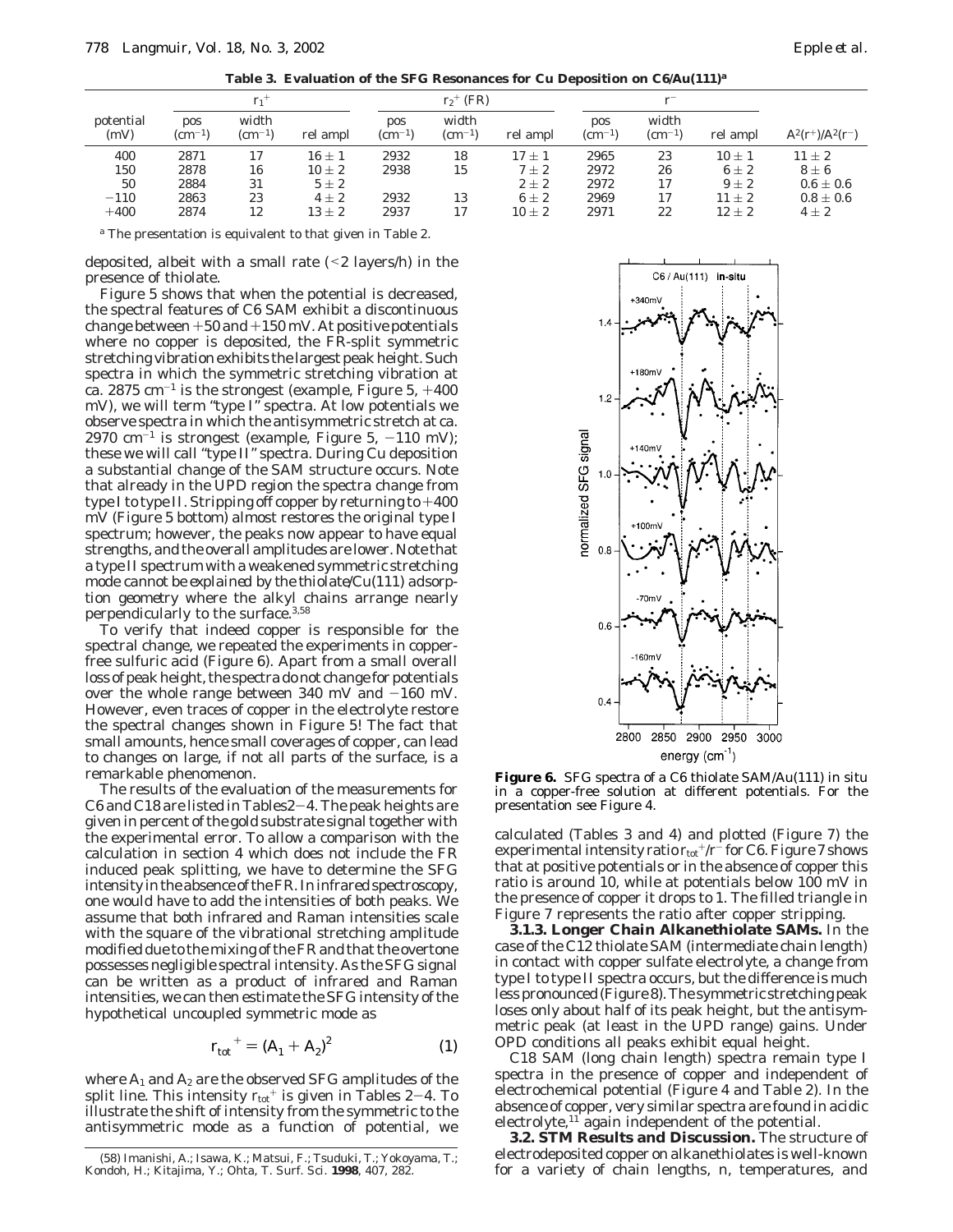**Table 4. Evaluation of the SFG Resonances for C6/Au(111) in a Cu-Free Solution (See Text)***<sup>a</sup>*

|                   | $r_1$                  |                          |             |                        | $r_2$ <sup>+</sup> (FR)  |             |                        |                          |             |                             |  |
|-------------------|------------------------|--------------------------|-------------|------------------------|--------------------------|-------------|------------------------|--------------------------|-------------|-----------------------------|--|
| potential<br>(mV) | pos<br>$\rm (cm^{-1})$ | width<br>$\rm (cm^{-1})$ | rel<br>ampl | pos<br>$\rm (cm^{-1})$ | width<br>$\rm (cm^{-1})$ | rel<br>ampl | pos<br>$\rm (cm^{-1})$ | width<br>$\rm (cm^{-1})$ | rel<br>ampl | $A^{2}(r^{+})/A^{2}(r^{-})$ |  |
| 350               | 2875                   | 11                       | $10 \pm 1$  | 2931                   | 12                       | $7 + 1$     | 2968                   | 23                       | $5+1$       | $12 \pm 5$                  |  |
| 180               | 2878                   | 12                       | $18 \pm 2$  | 2935                   | 24                       | $8\pm2$     | 2969                   | 26                       | $6\pm 2$    | $19 \pm 13$                 |  |
| 120               | 2878                   | 10                       | $15 \pm 3$  | 2935                   | 15                       | $7 \pm 3$   | 2968                   | 17                       | $9+3$       | $6 \pm 5$                   |  |
| 60                | 2878                   | 12                       | $14 \pm 2$  | 2938                   | 13                       | $11 \pm 2$  | 2983                   | 17                       | $6+2$       | $17 \pm 12$                 |  |
| $\bf{0}$          | 2875                   | 12                       | $9 \pm 1$   | 2935                   | 16                       | $6 \pm 1$   | 2970                   | 22                       | $3 \pm 1$   | $25 \pm 17$                 |  |
| $-160$            | 2874                   | 15                       | $9 \pm 1$   | 2932                   | 18                       | $6 \pm 1$   | 2968                   | 22                       | $5\pm1$     | $9 \pm 4$                   |  |

*<sup>a</sup>* The presentation is equivalent to that given in Table 2.



**Figure 7.** C6 thiolate SAM/Au(111): Ratio of the SFG intensities of the symmetric stretching mode and of the antisymmetric stretching modes (Table 2) as a function of potential. The full symbols represent the experiment with a copper-containing electrolyte. The triangle represents the stripped copper layer. The open squares are the results of the experiment with the copper-free electrolyte.

potentials.14-16,39,59-<sup>61</sup> In our experiments the temperature was held at 300 K and the potential was varied for  $n =$ 6, 12, and 18 in the presence of Cu (the experiments without Cu shall be discussed below). We start at a potential of 400 mV, where copper deposits neither on bare nor on thiolated gold, and then lower the potential. The most important observation is the formation of monolayer high<sup>62</sup> adatom islands with an average diameter of 2 nm. After completion of their formation (after ca. 2 h), the islands cover  $10-15%$  of the surface. The islands are randomly distributed and are also found in substrate vacancies; they are not pinned to steps. Angle-resolved X-ray photoemission spectroscopy (XPS) confirmed the presence of copper on the emersed and water-rinsed surface, $16$  thus we can safely assume that the islands consist of copper. We observed that the islands only form behind a "growth front" (Figure 9) in an area where the thiolate layer is imaged topographically higher than usual, corresponding to lower resistance.63 Such areas, attaining



**Figure 8.** SFG spectra of C12 thiolate SAM/Au(111) in situ in copper solution at different electrochemical potentials. For the presentation see the caption of Figure 4.

 $>0.1 \mu m^2$  after 1 h, form randomly on the sample and are not tip induced, as proven by the simultaneous observation of several areas in one image.59 Outside the areas the normal thiolate structure prevails as exemplified by the insert at the lower right of Figure 9. Note that in this image the C6 SAM exhibits the typical stripe pattern.54,55,64 We estimated the following coverages: copper 10%; copperfree surface 80%; island rims 10% (assuming steps with a width of two atoms, one Cu one Au).

For  $n = 18$  this scenario is valid for *all* potentials below ca. 150 mV. For  $n = 6$  and 12, below ca.  $-100$  mV a pseudolayer-by-layer growth was found: Islands grow until they coalesce; a second layer nucleates before the first is completed. Only islands already nucleated above 0 mV grow, further islands form only on existing copper islands. For  $n = 6$  we observed a fractal shape of the growing and coalescing islands and a growth of ca. one layer per hour.

<sup>(59)</sup> Cavalleri, O. Ph.D. Thesis, EPFL, Lausanne (Switzerland), 1997. (60) Sondag-Huethorst, J. A. M.; Fokkink, L. G. J. *Langmuir* **1995**, *11*, 4823.

<sup>(61)</sup> Hagenstro¨m, H.; Schneeweiss, M. A.; Kolb, D. M.*Langmuir* **1999,** *15,* 7802.

<sup>(62)</sup> The monolayer heights of Au(111) (0.236 nm) and Cu(111) (0.208 nm) are too similar to be distinguished in the experiment.

 $(63)$  This is in agreement with STM results by Hagenström, H.; Schneeweiss, M. A.; Kolb, D. M. *Langmuir* **1999**, *15*, 2435. (64) Poirier, G. E. *Langmuir* **1999**, *15*, 1167.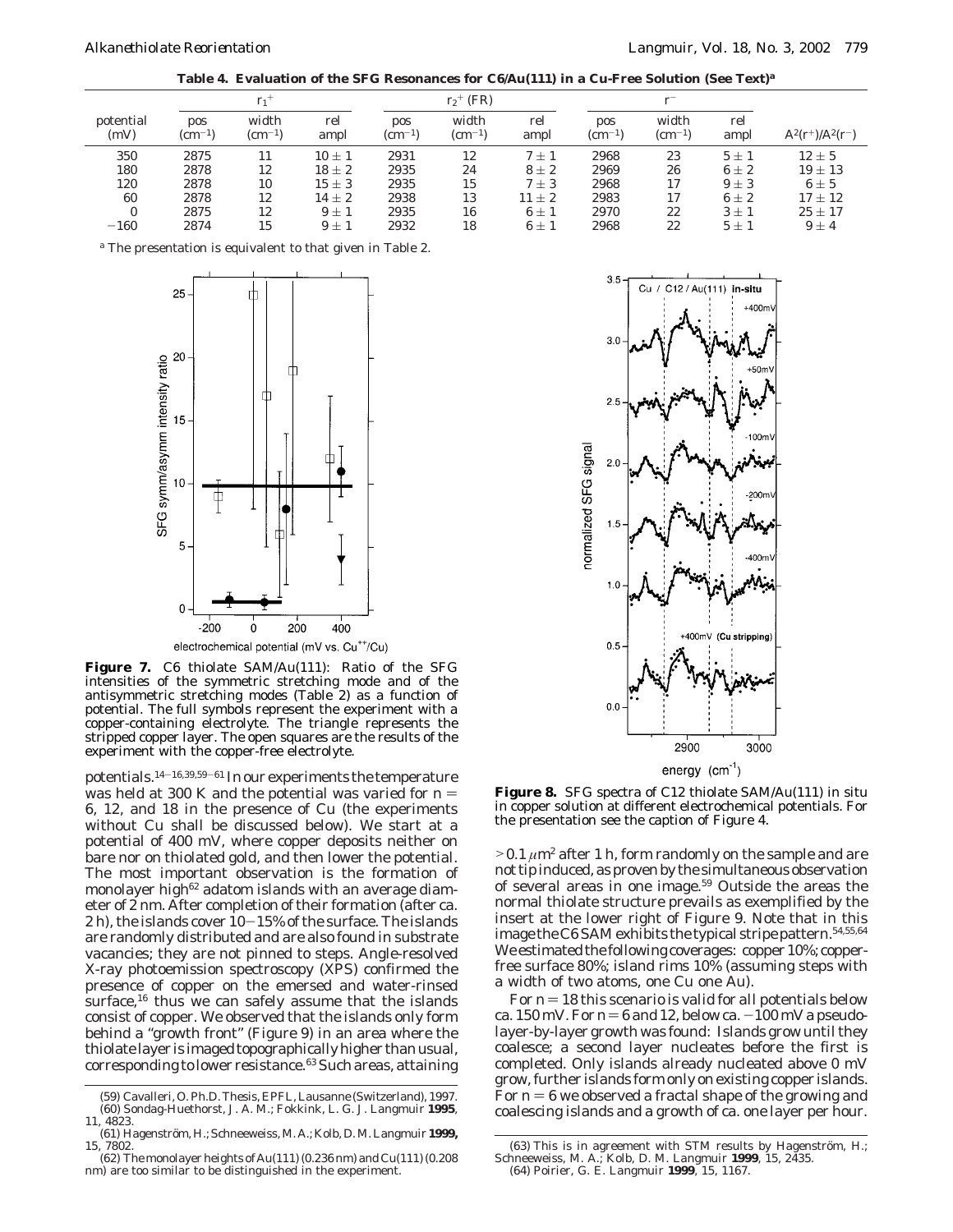

**Figure 9.** 228 nm  $\times$  228 nm in situ STM image showing the 2D copper island formation on a C6 SAM thiolate-covered Au- (111) surface in the UPD range. Electrolyte: 50 mM  $H<sub>2</sub>SO<sub>4</sub>$  + 1 mM CuSO<sub>4</sub>. Electrode potential:  $150$  mV vs Cu/Cu<sup>2+</sup>, applied for 41 min (here, the reference electrode was a copper wire). An irregularly formed border divides the right and the left part of the image. The difference in height between these two regions is much lower than that of the straight or slightly curved substrate steps. Behind this "front", on the left part of the image, copper islands (bright spots, diameters ca. 2 nm) have formed, and molecular resolution is difficult. The unaffected area (right part) exhibits the striped structure typical of a C6 SAM thiolate (see contrast enhancement on the lower right). The "front" was observed to propagate with time from the left to the right thus increasing the area covered with islands.

The coverages are now time-dependent. They change in the following way: copper  $10 \rightarrow 80\%$ ; copper-free surface  $80 \rightarrow 0\%$ ; island rims  $10 \rightarrow 20\%$ .

To evaluate the influence of an electrochemical potential on an adsorbate, one has to repeat the study in the *absence* of the deposited substance. Hence we undertook an in situ STM investigation of the CH3(CH2)*<sup>n</sup>*-1S/Au(111) surface for  $n = 6$ , 12, and 18 under potential control in diluted, *copper-free* H2SO4. The well-known thiolate layer topography was reproduced: the surface consists of terraces, monatomic (gold) steps, and substrate vacancies that are typical for thiolate-covered gold (Figure 10a). In some cases we detected cluster-like defects that were, however, always pinned to steps (Figure 10b). This observation is valid for  $n = 6$ , 12, and 18 down to  $-200$ mV, i.e., for all potential regions investigated by SFG spectroscopy. We note that Hagenström and co-workers<sup>65</sup> found "fronts" (which we only observed in the presence of copper) and a large number of small (ca. 4 nm diameter) gold islands under similar conditions. The reason for the difference in the results is as yet unclear. When we lowered the potential further (down to  $-400$  mV (Figure 10c), which corresponds to very fast copper bulk deposition in 1 mM  $Cu<sup>2+</sup>$  and even to hydrogen evolution), monatomic high islands with a diameter in the  $5-10$  nm range form ( $n =$ 6, 12, and 18). Note that this diameter is clearly larger than the average copper island diameter of 2 nm.  $14-16,39$ For  $n = 18$  and currents above 5 nA (where the tip is presumably in contact with a large number of alkyl chains), we found that steps could move by 20 nm/min.

These two observations lead us to postulate a *potentialinduced gold island formation*. Generally speaking, gold



**Figure 10.** In situ STM images showing a thiolate-covered Au(111) surface in 50 mM  $H_2S\overline{O}_4$ . The effect of different sample potentials is shown. (a) C6 SAM thiolate at  $-50$  mV vs a hypothetical Cu/Cu<sup>2+</sup> (1 mM) reference, imaged area 142 nm  $\times$  116 nm. Tunneling parameters:  $I = 10$  nA,  $V = 380$  mV vs sample. The white lines are substrate steps; the gray terraces show the usual substrate vacancies (black spots) that are rather large, as is typical for short chain thiolates. (b)  $C_{12}$  thiolate at  $-250$  mV.  $I = 2$  nA,  $V = 300$  mV, 142 nm  $\times$  129 nm. The large black line in the lower right stems from a multistep. The potential is not yet sufficiently negative to create islands (only two bright spots attached to substrate steps are observed, but no new islands are formed). C18 exhibits the same topography. (c) Example for island formation at extremely negative potential: C18 SAM thiolate at  $-400$  mV.  $I = 25$  nA,  $\ddot{V} = 1200$  mV, 142 nm  $\times$  125 nm. Under such conditions, islands (presumably gold, bright spots) are also found for the shorter chain lengths.

<sup>(65)</sup> See ref 63 in absence of copper; results in the presence of copper for this system (C2 SAM) are reported in ref 61.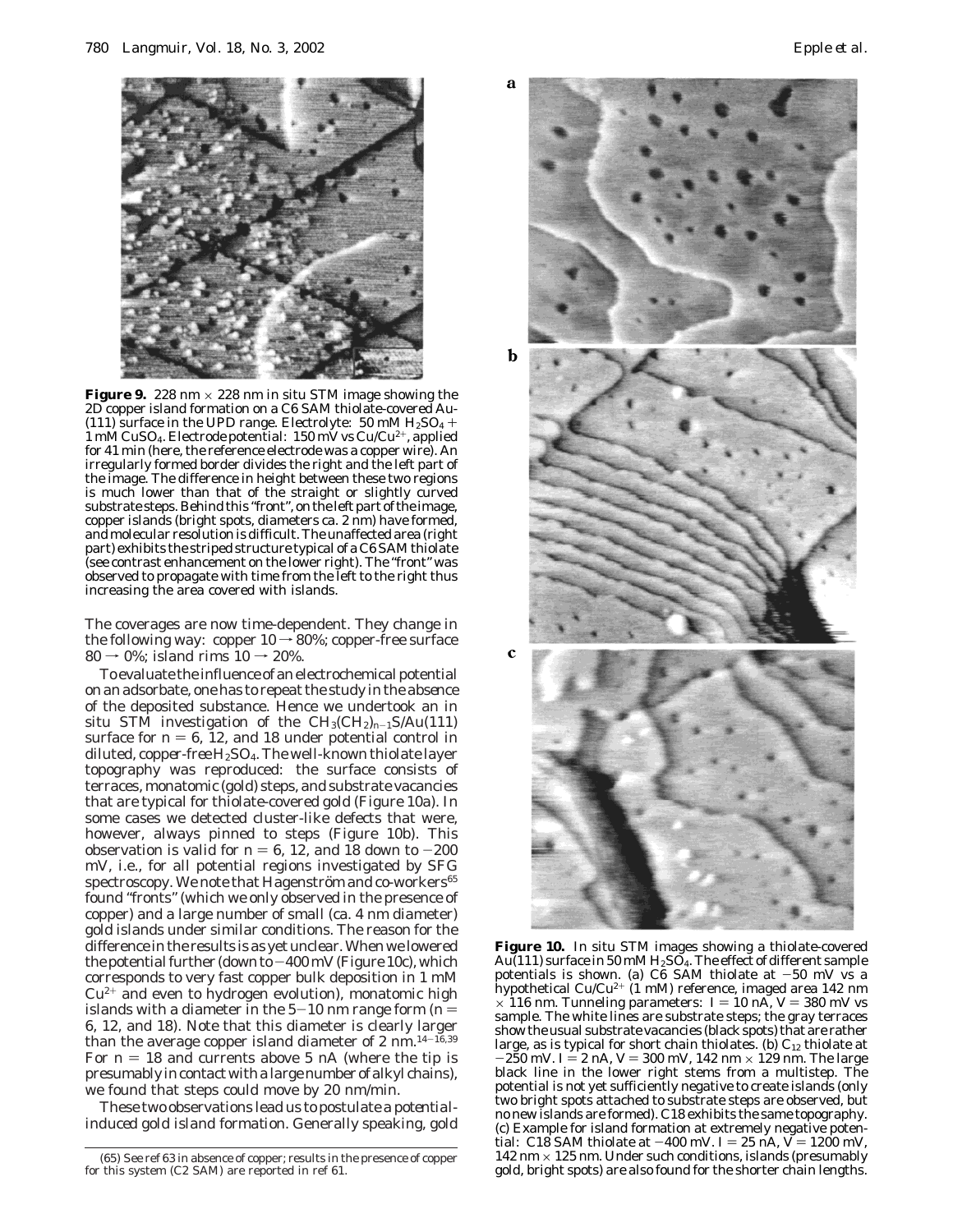islands can form, but only at very negative potentials. Such reconstruction phenomena of adsorbate-covered metals are well-known for systems such as short-chain thiolates.66 In these cases and also for longer chain alkanethiolates, the influence of the STM tip, especially at high tunneling currents (i.e., low distances) can become considerable. More important for us is the fact that the initial structure (at 400 mV) does not change at potentials >-200 mV. In view of the limited vertical resolution, we cannot exclude the formation of disordered structures (lower tunneling resistance corresponding to higher topography, however, with a height difference less than a substrate step), but we can exclude the formation of gold islands. The results obtained with copper are discussed in refs  $14-16$  and 39 and in section 1.

# **4. Analysis of the Orientation of the Methyl Group (C**-**CH3 Axis)**

The tilt of a molecular axis  $\alpha$  is connected with the tilt  $\theta$  of the C-CH<sub>3</sub> axis ( $\alpha - \theta = 35^{\circ}$ , see Figure 1); hence by measuring *θ*, we can calculate a restricted range of possible angles  $\alpha$  when we can exclude chain defects. In the following let us focus on the measured quantity, *θ*. It may appear quite evident that a reduction of the symmetric mode and an increase of the antisymmetric mode, as observed for C6 spectra with Cu adsorption (Figure 5), can be attributed to an increasing tilting of the methyl group with the  $C-CH_3$  axis oriented nearly parallel to the surface. However, we want to analyze the geometry of the alkyl chain in greater detail. In infrared $67$  and in Raman spectroscopy<sup>68</sup> the orientation of dynamic dipoles or polarizabilities on surfaces can be readily determined by comparison of spectra with different beam polarizations. Similar arguments apply to SFG spectra when additional assumptions concerning Raman tensor elements are made $^{69}$  or when large enough data sets exist.<sup>70,71</sup> On metal substrates p-polarized incident beams provide by far the strongest adsorbate signal. Obtaining only weak signal from the C-H stretching vibrations of the C6 SAM  $($  < 15% of the substrate signal), we have to restrict ourselves to the analysis of only this polarization combination. Its analysis requires information on the relation between *ø*- (2) tensor elements for symmetric and antisymmetric modes. In the ideal case, one could obtain a complete  $\chi(2)$ tensor from quantum-chemical calculations.72 However, complete calculations of the SFG tensors of the C-<sup>H</sup> stretching modes of alkanes are not available; Raman tensor elements have been calculated only for the symmetric C-H stretching modes.<sup>73</sup>

We thus construct the  $\chi$ (2) tensors for the symmetric and antisymmetric vibrations by determining a  $\chi$ (2) tensor for a single vibrating C-H bond. When we weight these tensors for different bonds with the bond vibrational amplitude in the corresponding normal vibration, we obtain an approximation of the  $\chi$ <sup>(2)</sup> tensors for all modes. From this we can calculate SFG intensities in the usual

(73) Gough, K. M. *J. Chem. Phys.* **1989**, *91,* 2424.



**Figure 11.** (a) Calculated SFG intensities in aqueous solution for the beam geometry described in the text and p polarized beams as a function of methyl group tilt *θ* (see Figure 1) for the symmetric and the sum of the antisymmetric stretching vibrations. (b) Intensity ratio: symmetric divided by the sum of the antisymmetric modes.

way74 accounting for the beam geometries and refractive indices of the media at the employed frequencies. The linear superposition of bond hyperpolarizabilities is, however, only a coarse approximation, see, e.g., ref 75.

The calculated SFG intensities for the symmetric mode and the sum of the two antisymmetric modes for the parameter  $\delta = 0$  (see Appendix) are plotted in Figure 11 as a function of tilt angle  $\theta$  of the C-CH<sub>3</sub> axis. A sketch of the calculation is given in the Appendix. We find that a  $C$ – $CH_3$  axis oriented approximately perpendicular to the surface exhibits only intensity for the symmetric mode while the antisymmetric is not observable. A group oriented horizontally exhibits no symmetric mode (due to the horizontal infrared dynamic dipole) while the antisymmetric modes vanish due to destructive interference of signals generated by groups with different twist angle *τ* (Figure 1).

To test the result and specifically the choice of *δ*, we take the C18 SAM/Au(111) measurement at 400 mV (Figure 4 top) as a reference for which the tilt angle *θ* is known from literature for the ex situ case. Adding the two symmetric stretching lines from the "relative amplitude" column in Table 2,  $A_1 = 32$  and  $A_2 = 22$  (in arbritary units) according to eq 1, we obtain  $I_{\text{sym}}/I_{\text{asym}} = 2916/576 \approx 5$ . The errors are given in Table 2. The evaluation of C18 SAM ex situ spectra $^{76}$  and in situ spectra at other potentials (Table 2) gives very similar results. Figure 11 correlates the obtained intensity ratio 5 with a tilt angle *θ* of about 26°. This value agrees well with the tilt angle  $26.4^{\circ} \pm 1.8^{\circ}$ found with a different method for C22 SAMs on Au(111) in air46 (see also refs 23 and 25). Geometries of alkanethiol SAMs in air and in aqueous solution are similar, which

<sup>(66)</sup> This is ideally observed for the very short C2 SAM, see, e.g., ref 63.

<sup>(67)</sup> Nuzzo, R. G.; Dubois, L. H.; Allara, D. L. *J. Am. Chem. Soc.* **1990**, *112*, 558.

<sup>(68)</sup> Hines, M. A.; Harris, T. D.; Harris, A. L.; Chabal, Y. J. *J. Electron Spectrosc. Relat. Phenom.* **1993**, *64/65*, 183. (69) Wolfrum, K.; Lo¨bau, J.; Lauberau, A. *Appl. Phys. A* **1994**, *59*,

<sup>605.</sup>

<sup>(70)</sup> Pflumio, V.; Vallet, J. C.; Boeglin, A. J.; Villaeys, A. A.; Lavoine, J. P. *Phys. Rev. A* **1995**, *51*, 3174.

<sup>(71)</sup> Guyot-Sionnest, P.; Hunt; J. H.; Shen, Y. R. *Phys. Rev. Lett.* **1987**, *59*, 1597.

<sup>(72)</sup> Pouthier, V.; Ramseyer, C.; Girardet, C. *J. Chem. Phys.* **1998**, *108*, 6502.

<sup>(74)</sup> See, e.g., *The Principles of Nonlinear Optics*; Shen, Y., Ed.; John Wiley & Sons: New York, 1984; Akamatsu, N.; Domen, K.; Hirose, C. *J. Phys. Chem.* **1993**, *97*, 10070.

<sup>(75)</sup> Gussoni, M. In *Advances in Infrared and Raman Spectroscopy*; Clark, R. J. H., Hester, R. E., Eds.; Heyden & Son: Philadelphia, 1980; Vol. 6.

<sup>(76)</sup> Epple, M. Ph.D. Thesis, EPFL, Lausanne (Switzerland), 1999.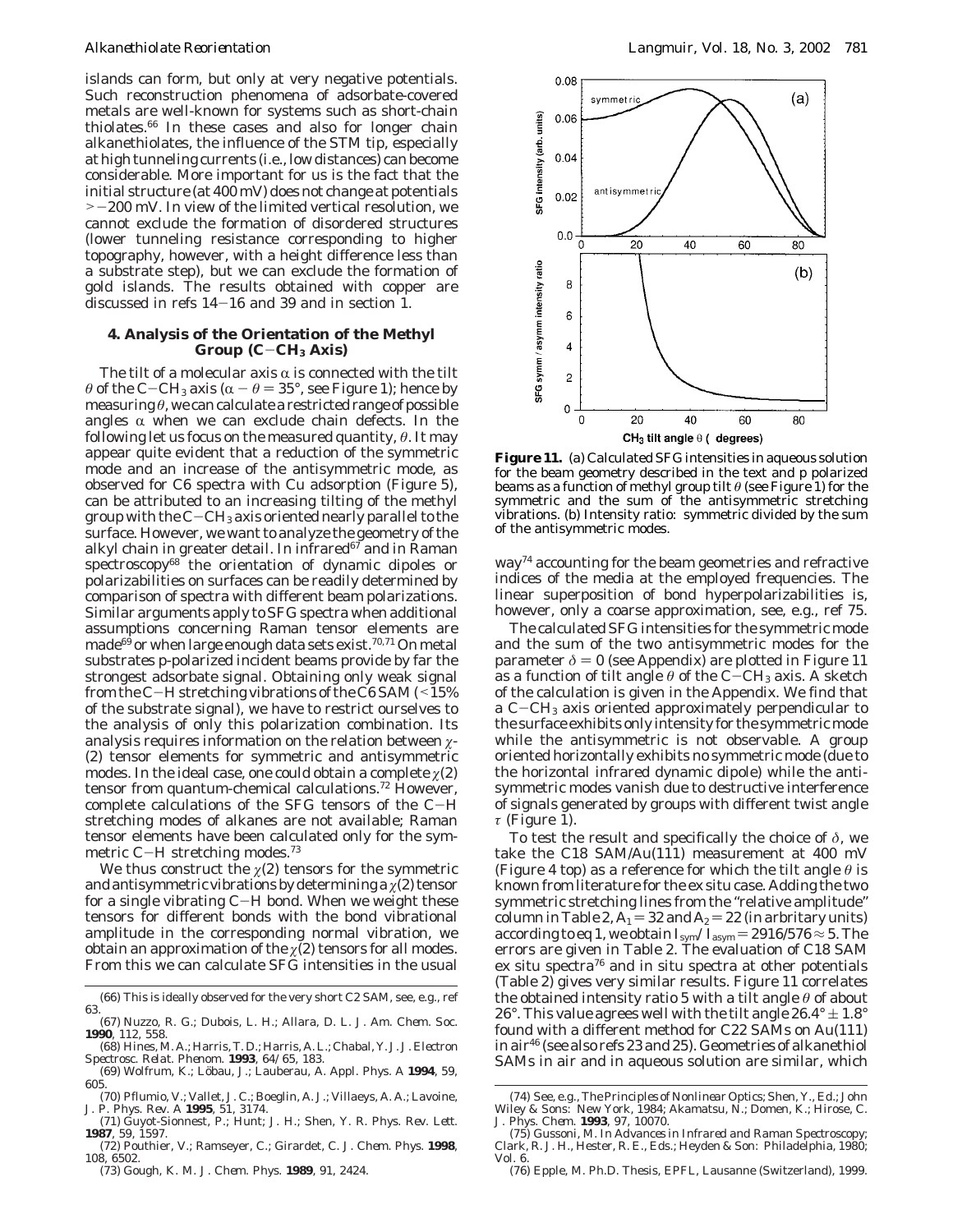is reflected in SFG spectra that do not differ for these two cases. The precision of agreement between calculation and literature value might in part be fortuitious but indicates that the calculation represents a reasonable estimate.

Applying the same evaluation to the C6 SAM, we find in the range where no copper is deposited (400 and 150 mV)  $I_{\text{sym}}/I_{\text{asym}} \approx 10$  (Table 3), which indicates an insignificantly smaller tilt ( $\theta = 22^{\circ}$ ) than that seen in the case of the C18 SAM. For copper deposition (potentials 50 and -110 mV) where the intensity of the symmetric stretching mode has almost disappeared, the ratio is still around 0.7 (Table 3). This means that contrary to a superficial inspection, the symmetric mode has still about the same SFG intensity as the antisymmetric mode. It is, in fact, in agreement with the result of the calculation (Figure 11) in the range  $60^{\circ} < \theta < 90^{\circ}$  and demonstrates that eq 1 holds in our case. Calculations carried out in the range  $0.25 > \delta > 0$  also yield results for which the intensity sum of the antisymmetric modes is never stronger than the intensity of the symmetric mode. The intensity ratio is no more sensitive to the tilt angle *θ* above 50° (Figure 11 bottom). We thus have to analyze also the changes in peak height. Between  $+150$  and  $+50$  mV the symmetric mode is reduced by a factor of 3 while the sum of the antisymmetric modes stays about the same (Table 3). We obtain a tilt angle  $\theta$  at potentials  $\leq 50$  mV of 83  $\pm$  1.5°. The error of the result is obtained by error propagation from the experimental result via the curve in Figure 11, which we assume as a valid estimate. As the angle between the  $C-CH_3$ - group axis and chain is 35 $\degree$  (Figure 1), the tilt angle of the chain  $\alpha$  must in any case be larger than 48°. This excludes a geometry in which the thiolate backbone is perpendicular to the surface plane.

By stripping the deposited copper off the gold surface, the intensity ratio moves back to a value of about 4 (Table 3), which corresponds to a tilt angle  $\theta$  of 30  $\pm$  7°, similar to the original value before copper deposition. *Hence the tilt change is reversible with respect to copper deposition.*

We summarize the results of modeling the SFG intensity from the methyl group in saying that for the C6 SAM the C-CH<sub>3</sub> tilt angle  $\theta$  changes from about 22° to 83° when copper is deposited at potentials lower or equal to  $+50$ mV.

#### **5. Discussion**

**5.1. Orientational Change of the Methyl Group in the C6 SAM.** We will now discuss possible structures of the thiolate that may correspond to the observed spectra. As the C6 SAM may, in fact, be composed of domains of different structures, we have to restrict ourselves-as in the quantitative analysis above $-$ to a discussion of a single "average" structure which corresponds to the majority of adsorbates on the surface and is the only structure that determines the intensities in the spectra.

We can safely assume that the C18 SAM will be better ordered than the C6 SAM due to the longer chain length which stabilizes ordered structures in C18 SAM. As in our experiment the peak height in the symmetric stretch mode is proportional to the coverage by the upright molecular species, we can evaluate the ratio in peak height of the symmetric mode between C18 and C6 SAM. For the C6 SAM (at 400 mV) we can still observe a density larger than 50% of the C18 SAM density (i.e., a coverage of 16%). Even after copper stripping we can still account for a density larger than 30% of the C18 SAM. These values can be taken as lower limits of the total thiolate coverage.

Our STM results show that the island rims represent only some 10% of the surface (see section 3.2) which



**Figure 12.** Illustration of possible structures of the shortchain thiolates on Au(111). (a) Close-packed  $\sqrt{3} \times \sqrt{3}$  structure with chains tilted by  $\alpha \approx 30^{\circ}$  with respect to the surface normal. with chains tilted by  $\alpha$   $\approx$  30° with respect to the surface normal.<br>On the left-hand side a domain boundary is drawn. (b) Striped phase with alkane chains parallel to the substrate. (c) Striped phase with "interdigitation". This phase possesses a high density of gauche defects.

excludes that the spectra are dominated by (probably tilted) thiolate at step edges. We can also exclude that defects generated locally (e.g., during the adsorption of single copper atoms) can lead to the changed spectra.

In the SFG spectra methylene stretching peaks are at least 1 order of magnitude smaller than methyl peaks. A calculation following the lines of the calculation in section 4 but extended to methylene groups allows us to estimate roughly that there is less than one conformational defect (cis or gauche defect) per six observed methyl groups. Thus defects in the backbone are unlikely to play the key role in the copper-induced tilting of the methyl group. However, certain types of conformation can remain unobserved. First, cis conformations cannot be observed by SFG for chains with molecular twists near  $\beta = 90^{\circ}$  (see Figure 1). In this geometry the defect conserves the angle of the backbone (and of the methyl group) with respect to the surface plane. Second, a  $g^+$  t  $g^-$  sequence in which two gauche defects with opposite rotation directions are separated by a trans conformation conserve the local inversion symmetry in the chain<sup>77</sup> and would not appear in the SFG spectrum. Possible structures for the C6 phase in the presence of copper are thus: a *flat phase* or an "*interdigitation*"*phase*<sup>64</sup> (see Figure 12) which may contain the two described types of defects.

The type II spectrum is not typical for the structure of thiolate SAMs on copper.3 With copper as a substrate, the thiolate backbone is expected to rather "stand up" and form a phase similar as on Ag although not as well ordered.<sup>78</sup> However, our result indicates that the backbone is tilted by  $\alpha > 48^{\circ}$  (section 4). The type II spectrum also does not represent a phase containing disordered alkyl chains that would be indicated by weakened methyl resonances and by the appearance of methylene peaks.

As the experimental results clearly exclude a changed structure only due to the electrochemical potential, the change must be due to the presence of Cu at low potentials. The still low substrate defect density after copper deposition found by STM and the fact that a type II spectrum

<sup>(77)</sup> Goates, S. R.; Schofield, D. A.; Bain, C. D. *Langmuir* **1999**, *15*, 1400.

<sup>(78)</sup> The preparation of copper surfaces is very difficult without vacuum techniques due to their extremely oxophilic nature (Hartinger, S.; Doblhofer, K. *J. Electroanal. Chem.* **1995**, *380*, 185.), often resulting in poor reproducibility, also of adsorbed thiolate SAMs, see ref 31.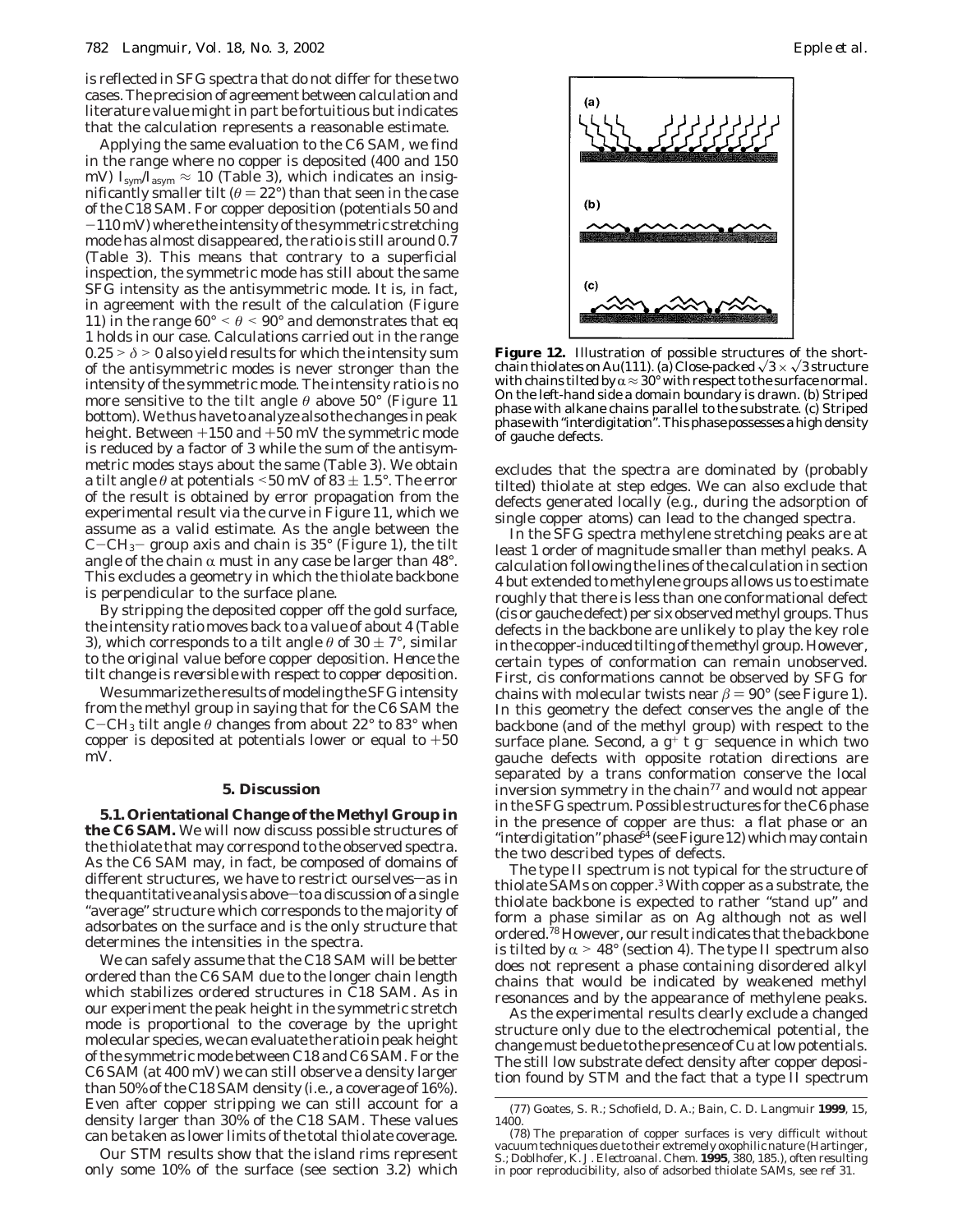cannot be explained by typical adsorption geometries of thiolates on copper suggest that the chemical and morphological changes at the substrate are not essential. On the other hand, copper must penetrate the thiolate since it is found below the organic layer after deposition.<sup>16</sup> It is thus likely that the penetrating copper affects the alkyl chains directly.

Structural changes in thiolate SAMs were often found to be reversible, e.g., when they are induced by high temperature<sup>15,26,49</sup> or by a change of solvent<sup>28,45</sup> ("weak activation" according to Cavalleri et al.<sup>16</sup>). Similarly, one might assume a continuous increase of defect density due to increasing Cu coverage or due to increasing penetration into the thiolate layer during deposition. On the other hand, the thiolate layer apparently "switches" between different geometries once the copper starts to adsorb: No continuous change between type I to type II spectra was found as a function either of potential or of deposition time. A possible scenario is that when the potential decreases, the (solvated) Cu ion or atom concentration in the thiolate layer increases, i.e., *copper penetrates the organic layer, and triggers at a certain concentration a transition to a different structure*. For this process we cannot determine at which stage the electrons are transferred, i.e., when the ion is reduced (the formation of the Au-Cu interface determines the energetics of the deposition while the kinetics is controlled by the penetration $16$ ). Although the identification of the detailed mechanism and the driving force for the transition require further investigation, one may speculate that similar transitions can occur for other surfactant systems.

We propose a simple path to transform structure I into structure II *without* a substantial increase of the chain tilt  $\alpha$ : a "rolling" motion, i.e., a rotation by angle  $\beta$  (see Figure 1). In this way the  $C-CH_3$  axis that is initially nearly perpendicular ( $\alpha = 30^{\circ}$  and  $\beta = 45^{\circ}$  <sup>46</sup>) can align almost parallel to the surface ( $\alpha = 48^\circ$  and  $\beta = 180^\circ$ ). The tilt now increases by only 18°. Such a small change might indeed be triggered by local defects such as penetrating copper while large changes necessitate "strong activation" such as desorption.<sup>16</sup> It is important to remark that the proposed rotation changes the angle  $\xi$  (surface-S-C angle, see Figure 1) from 110° to 180° and hence the sulfur hybridization from  $sp^3$  to sp. These two types of bonding have been found to be energetically similar for thiolate systems.19,24 The proposed geometry can thus coherently explain the observed substantial spectral change by a relatively small energetic change of the system.

**5.2. Order/Disorder.** Copper deposition appears to proceed in STM studies qualitatively similar for all SAMs in the range C6-C18 although the rates decrease strongly. For the same range of systems it differs, however, qualitatively in SFG spectroscopy. Again, we can evaluate the complementary information obtained by the local and the global method. Before copper islands form, a so-called "front" is detected with STM (Figure 9) for all chain lengths.14,39 We observed that only the area behind a front was able to express copper islands. In such an area the tunneling resistance is lowered, and no ordered adsorbate structures can be resolved. The measured SFG spectra must contain substantial intensity from these areas, but they exhibit no change of peak positions and amplitudes and no additional (i.e., methylene) bands. We conclude that the structural modification which occurs behind the front and whose microscopic origin is not yet clearified does not affect the conformation of the backbone (e.g., gauche defects) or the orientation of the methyl group.

This fact, combined with the idea that STM at nanoampere current probes mainly the sulfur headgroup and is not sensitive to conformational changes of thiolates, leads us to propose *for C18 a disorder of the sulfur packing* (*observed by STM*) *while the chains essentially retain their conformation* (*observed by SFG*) (see theoretical studies<sup>17,18</sup>). The penetration of aluminum into SAMs<sup>79</sup> appears to be based on similar processes. Also SAM formation and healing processes are based upon sulfur mobility and (initial) disorder. In passing, we note that disorder within a dense SAM leads to the suggestion of other sulfur adsorption sites than the standard 3-fold hollow site  $Au_3$ .<sup>17–19,22</sup>

**5.3. Density/Stability.** Our in situ results confirm that the structures of *C6 and C18 SAM are stable and virtually unchanged in electrolyte* as already found by Hines et al.<sup>11</sup> for C18 SAM (SFG spectroscopy in HClO4) and by Anderson et al.<sup>12,13</sup> for C18 and C14 SAMs (infrared spectroscopy in  $D_2O$ . The observation is understandable since water and ions interact very weakly with the only accessible moiety, the methyl group. The C18 and C6 SAM structures do not change in the absence of copper, even if electrochemical potentials are tuned over a wide range.

**5.4. Surfactant Behavior.** For all cases, especially when we compare copper and copper-free electrolyte, the observed SFG intensities are similar. If copper were to adsorb on top of a SAM, the resonances in the SFG spectra would change drastically for both C6 and C18. In the SFG experiments we can thus follow the surfactant behavior in situ from the adsorbate point of view. The fact that we can strip off the copper and still obtain intense resonances shows in addition that only a small part of the SAM desorbs during the stripping and even less (if any at all) during Cu deposition.

## **6. Conclusion**

The combination of in situ SFG spectroscopy and in situ STM gives insight into the behavior of SAMs under electrochemical control with and without metal deposition. Comparison of results obtained by the two methods demonstrates that spatial disorder during Cu deposition probed by STM is not accompanied by strong conformational disordering of the layer. SFG spectroscopy proves that during copper deposition the investigated thiolates behave as surfactants.

While both C6 SAM and C18 SAM form layers which remain unchanged even over a large potential range in Cu-free aqueous solution, we observe a reversible molecular reorientation of C6 even during the deposition of submonolayer coverages of Cu. The SFG spectra show that the methyl group axis becomes oriented almost parallel to the surface, however, without indication of substantial desorption of the SAM. The Cu deposition induced structure differs from typical defect structures (e.g., formation of gauche defects) and cannot be assigned to the structure of thiolates on a Cu surface. The results are consistent with a rotation of the thiolate molecule around its axis, which is related to a change of bond hybridization at the sulfur group.

**Acknowledgment.** We thank O. Cavalleri for providing the Cu/C6 SAM STM image. A.M.B. thanks the Alexander von Humboldt Foundation for a Feodor Lynen Research Fellowship (EPFL, Lausanne) and the Fondation National Alfred Kastler for a grant (LURE, Orsay). M.E. and A.M.B. thank O. Pluchery for his valuable help in Orsay.

## **Appendix**

In this appendix we give a more detailed outline of the calculation; a detailed description will be presented in a